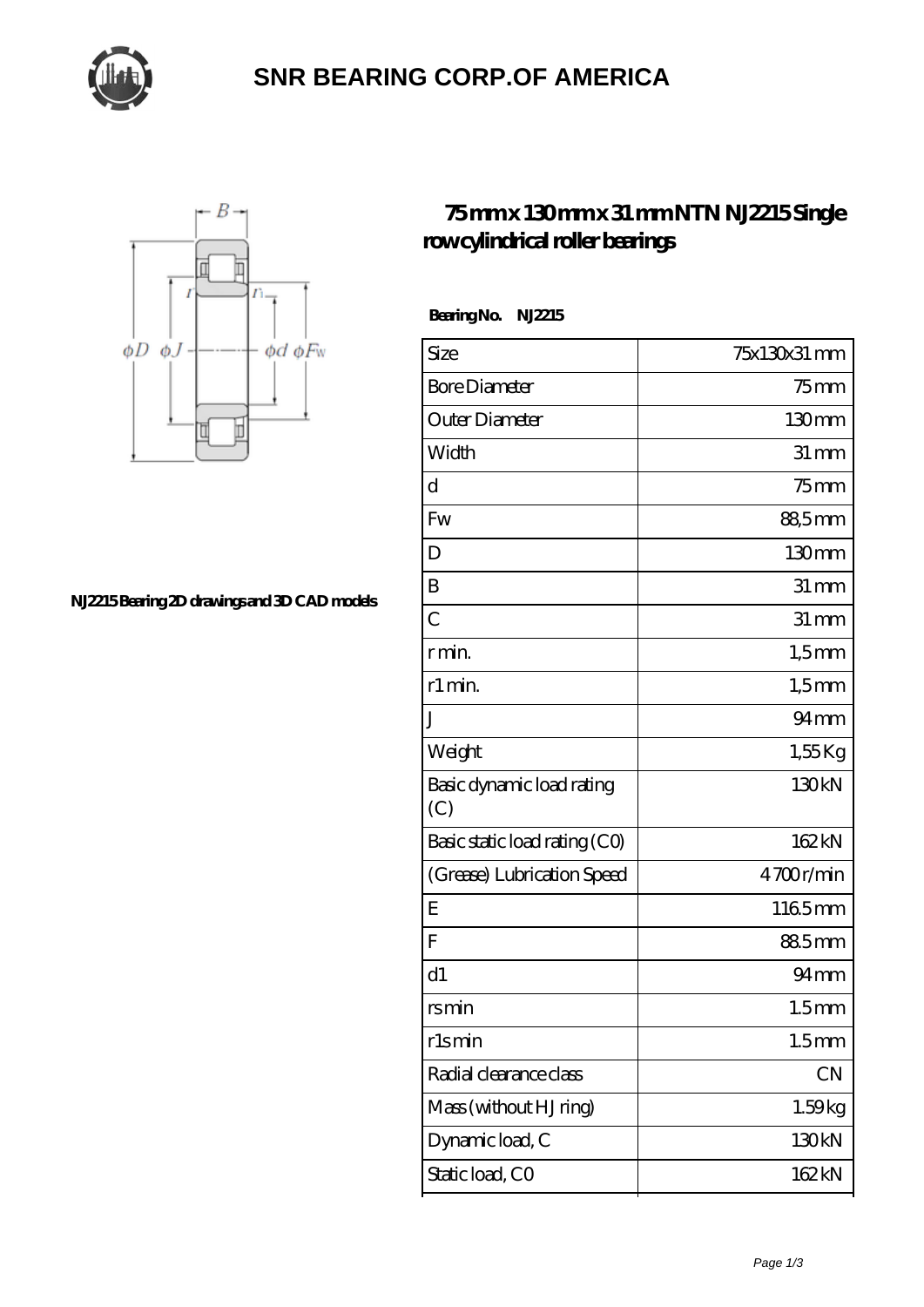

## **[SNR BEARING CORP.OF AMERICA](https://m.thebestofquebec.com)**

| Fatigue limit load, Cu                           | 19.6kN                           |
|--------------------------------------------------|----------------------------------|
| Nlim (oil)                                       | $5500$ rpm                       |
| Nlim (grease)                                    | $4,700$ rpm                      |
| Min operating temperature,<br>Tmin               | $-40^{\circ}$<br>€               |
| Max operating temperature,<br>Tmax               | $120^\circ$<br>C                 |
| Characteristic cage<br>frequency, FTF            | 043Hz                            |
| Characteristic rolling<br>element frequency, BSF | $7.18$ Hz                        |
| Characteristic outer ring<br>frequency, BPFO     | 691 Hz                           |
| Characteristic inner ring<br>frequency, BPFI     | $909$ Hz                         |
| damin                                            | 83mm                             |
| damax                                            | $87 \text{mm}$                   |
| dc min                                           | $96$ mm                          |
| Damax                                            | $122 \,\mathrm{mm}$              |
| ramax                                            | 1.5 <sub>mm</sub>                |
| Category                                         | Roller Bearings                  |
| Inventory                                        | 0 <sup>0</sup>                   |
| Manufacturer Name                                | <b>NTN</b>                       |
| Minimum Buy Quantity                             | N/A                              |
| Weight / Kilogram                                | 1.588                            |
| Product Group                                    | <b>BO4144</b>                    |
| bore diameter:                                   | $75$ mm                          |
| static load capacity.                            | 16200N                           |
| outside diameter:                                | 130mm                            |
| precision rating                                 | ISO Class O                      |
| overall width:                                   | 31 mm                            |
| maximum rpm:                                     | $5500$ rpm                       |
| flanges:                                         | (2) Outer Ring (1) Inner<br>Ring |
|                                                  |                                  |